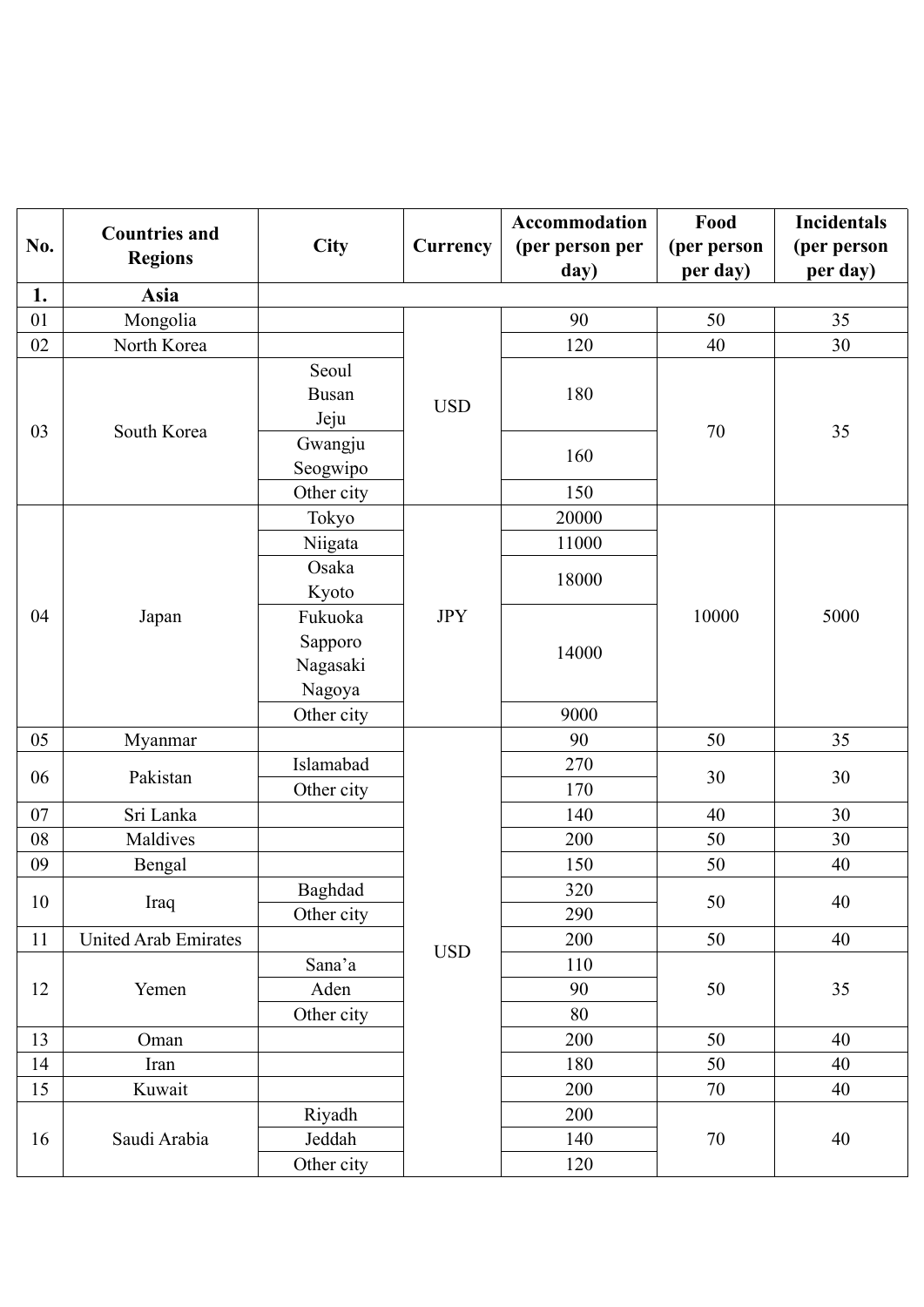| 17 | Bahrain       |                      |            | 190  | 55  | 40  |
|----|---------------|----------------------|------------|------|-----|-----|
| 18 | <b>Israel</b> |                      |            | 380  | 70  | 40  |
| 19 | Palestine     |                      |            | 180  | 70  | 40  |
| 20 | Brunei        |                      |            | 130  | 40  | 35  |
|    |               | New Delhi<br>Kolkata |            | 175  |     |     |
| 21 | India         | Mumbai               |            | 200  | 50  | 35  |
|    |               | Other city           |            | 155  |     |     |
| 22 | Bhutan        |                      |            | 160  | 50  | 35  |
|    |               | Hanoi                |            | 90   |     |     |
| 23 | Vietnam       | Ho Chi Minh          |            | 80   | 40  | 30  |
|    |               | Other city           |            | 70   |     |     |
| 24 | Cambodia      |                      |            | 100  | 40  | 30  |
| 25 | Laos          |                      |            | 130  | 40  | 30  |
| 26 | Malaysia      |                      |            | 110  | 50  | 35  |
|    |               | Cebu                 |            | 180  |     |     |
| 27 | Philippines   | Other city           |            | 130  | 50  | 35  |
| 28 | Indonesia     |                      | <b>USD</b> | 125  | 50  | 35  |
| 29 | East Timor    |                      |            | 130  | 40  | 35  |
|    |               | Bangkok              |            | 140  |     |     |
|    |               | Songkhla             |            | 110  |     |     |
| 30 | Thailand      | Chiang Mai           |            |      | 50  | 35  |
|    |               | Khon Kaen            |            | 90   |     |     |
|    |               | Other city           |            | 80   |     |     |
| 31 | Singapore     |                      |            | 220  | 55  | 40  |
| 32 | Afghanistan   |                      |            | 200  | 38  | 30  |
| 33 | Nepal         |                      |            | 140  | 50  | 35  |
| 34 | Lebanon       |                      |            | 400  | 50  | 35  |
| 35 | Cyprus        |                      |            | 100  | 40  | 35  |
| 36 | Jordan        |                      |            | 160  | 50  | 35  |
|    |               | Ankara               |            | 105  |     |     |
| 37 | Turkey        | Istanbul             |            | 150  | 45  | 30  |
|    |               | Other city           |            | 90   |     |     |
| 38 | Syria         |                      |            | 350  | 50  | 35  |
| 39 | Qatar         |                      |            | 160  | 60  | 40  |
| 40 | Hong Kong     |                      | <b>HKD</b> | 1900 | 500 | 300 |
| 41 | Macau         |                      |            | 1200 | 500 | 300 |
| 42 | Taiwan        |                      | <b>USD</b> | 150  | 60  | 40  |
| 2. | Africa        |                      |            |      |     |     |
|    |               | Antananarivo         |            | 130  |     |     |
| 43 | Madagascar    | Tamatave             | <b>USD</b> | 100  | 38  | 30  |
|    |               | Other city           |            | 90   |     |     |
| 44 | Cameroon      |                      |            | 120  | 50  | 35  |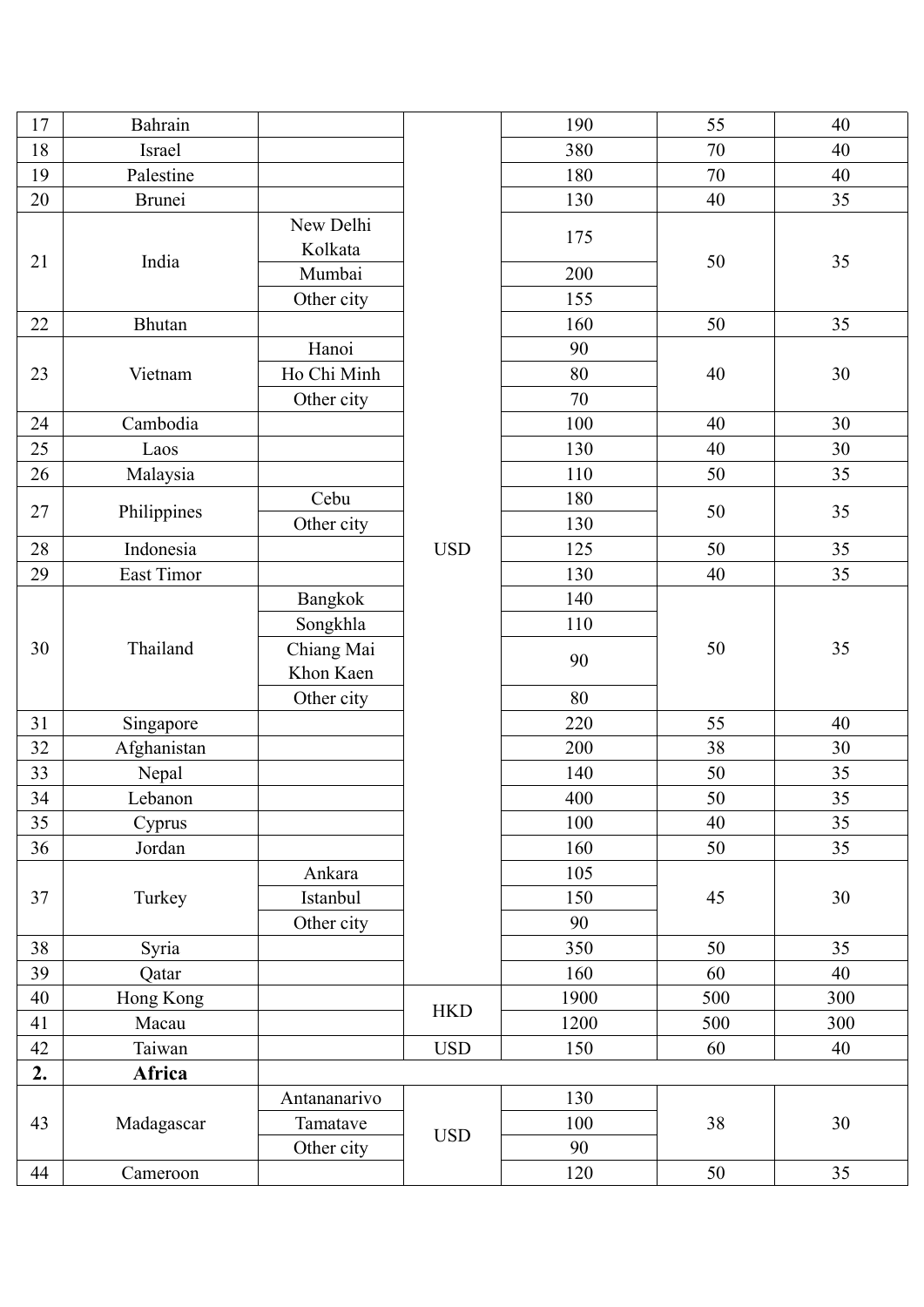| 45     | Togo                     |               |            | 110 | 48     | 35 |
|--------|--------------------------|---------------|------------|-----|--------|----|
| 46     | Cote d'Ivoire            |               |            | 120 | 50     | 35 |
| 47     | Morocco                  |               |            | 130 | 50     | 40 |
| 48     | Algeria                  |               |            | 180 | 55     | 35 |
| 49     | Rwanda                   |               |            | 130 | 32     | 30 |
| 50     | Republic of Guinea       |               |            | 130 | 55     | 35 |
| 51     | Ethiopia                 |               |            | 210 | 50     | 35 |
| 52     | Eritrea                  |               |            | 110 | 50     | 35 |
| 53     | Mozambique               |               |            | 170 | 50     | 35 |
| 54     | Seychelles               |               |            | 240 | 50     | 35 |
| 55     | Kenya                    |               |            | 195 | 50     | 35 |
| 56     | Libya                    |               |            | 160 | 50     | 35 |
| 57     | Angola                   |               |            | 400 | 60     | 40 |
| 58     | Zambia                   |               |            | 150 | 45     | 35 |
| 59     | Guinea-Bissau            |               |            | 170 | 45     | 35 |
| 60     | Tunisia                  |               |            | 100 | 40     | 35 |
| 61     | Burundi                  |               |            | 220 | 40     | 35 |
| 62     | Lesotho                  |               |            | 100 | 35     | 30 |
| 63     | Zimbabwe                 |               |            | 120 | 45     | 33 |
|        |                          | Abuja         |            | 270 |        |    |
| 64     | Nigeria                  | Lagos         |            | 300 | 60     | 35 |
|        |                          | Other city    | <b>USD</b> | 250 |        |    |
| 65     | Mauritius                |               |            | 155 | 50     | 35 |
| 66     | Somalia                  |               |            | 200 | 50     | 35 |
| 67     | Sudan                    |               |            | 130 | 40     | 32 |
| 68     | Benin                    |               |            | 150 | 35     | 30 |
| 69     | Mali                     |               |            | 280 | 50     | 35 |
| $70\,$ | Uganda                   |               |            | 170 | 50     | 35 |
| 71     | Sierra Leone             |               |            | 155 | 50     | 35 |
| 72     | Djibouti                 |               |            | 160 | 60     | 35 |
| 73     | Senegal                  |               |            | 165 | 50     | 35 |
| 74     | Gambia                   |               |            | 170 | 50     | 35 |
| 75     | Gabon                    |               |            | 180 | 60     | 35 |
| 76     | Central Africa           |               |            | 280 | 50     | 35 |
| 77     | Burkina Faso             |               |            | 140 | 50     | 35 |
| 78     | Mauritania               |               |            | 130 | 55     | 35 |
| 79     | Niger                    |               |            | 145 | 50     | 35 |
| 80     | Chad                     |               |            | 220 | 50     | 35 |
| 81     | <b>Equatorial Guinea</b> |               |            | 200 | 50     | 35 |
| 82     | Ghana                    |               |            | 250 | 50     | 35 |
|        |                          | Dar es Salaam |            | 180 |        |    |
| 83     | Tanzania                 | Zanzibar      |            | 210 | $50\,$ | 35 |
|        |                          | Other city    |            | 160 |        |    |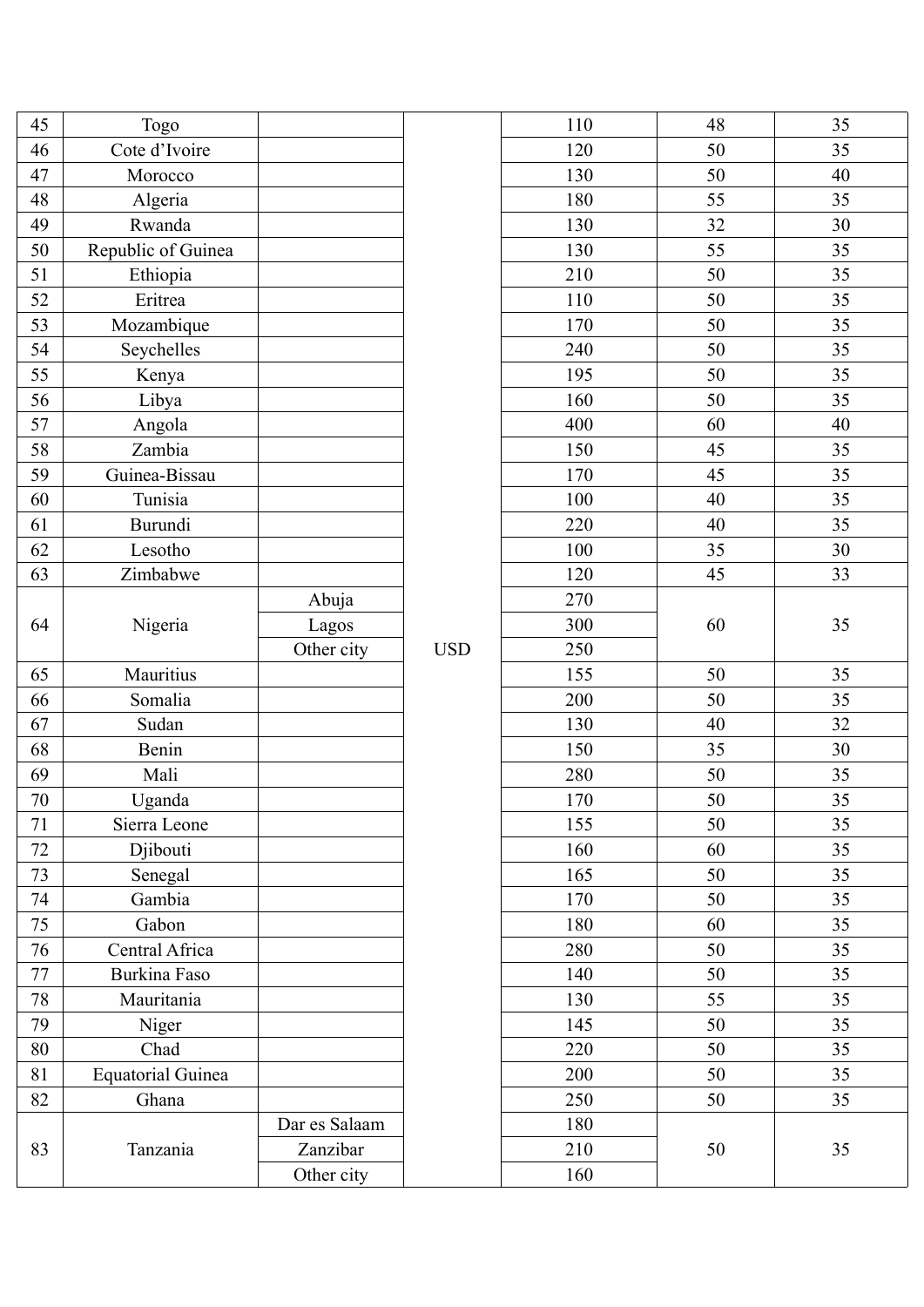| 84     | Congo(Kinshasa)           |                                   |            | 220 | 50 | 35 |
|--------|---------------------------|-----------------------------------|------------|-----|----|----|
| 85     | Congo(Brazzaville)        |                                   |            | 170 | 50 | 35 |
| 86     | Egypt                     |                                   |            | 170 | 50 | 35 |
| $87\,$ | Sao Tome and Principe     |                                   |            | 170 | 50 | 35 |
| 88     | <b>Botswana</b>           |                                   |            | 170 | 50 | 35 |
|        |                           | Pretoria<br>Johannesburg          |            | 170 |    |    |
| 89     | South Africa              | Cape Town                         |            | 210 | 50 | 35 |
|        |                           | Durban                            | <b>USD</b> | 150 |    |    |
|        |                           | Other city                        |            | 130 |    |    |
| 90     | Namibia                   |                                   |            | 140 | 35 | 30 |
| 91     | Swaziland                 |                                   |            | 150 | 50 | 35 |
| 92     | Liberia                   |                                   |            | 220 | 50 | 35 |
| 93     | Cape Verde                |                                   |            | 120 | 50 | 35 |
| 94     | Comoros                   |                                   |            | 120 | 40 | 35 |
| 95     | South Sudan               |                                   |            | 200 | 40 | 32 |
| 96     | Malawi                    |                                   |            | 130 | 50 | 35 |
| 3.     | <b>Europe</b>             |                                   |            |     |    |    |
|        |                           | <b>Bucharest</b>                  |            | 120 | 45 |    |
| 97     | Romania                   | Constanta                         |            | 120 |    | 40 |
|        |                           | Other city                        | <b>USD</b> | 80  | 50 |    |
| 98     | Macedonia                 |                                   |            | 120 | 50 | 35 |
| 99     | Slovenia                  |                                   | <b>EUR</b> | 140 | 30 | 25 |
|        | Bosnia and                |                                   |            |     |    |    |
| 100    | Herzegovina               |                                   |            | 100 | 40 | 35 |
| 101    | Croatia                   |                                   |            | 180 | 40 | 35 |
| 102    | Albania                   |                                   |            | 150 | 35 | 30 |
| 103    | Bulgaria                  |                                   |            | 110 | 45 | 35 |
|        |                           | Moscow                            |            | 285 |    |    |
|        |                           | Khabarovsk                        | <b>USD</b> | 200 |    |    |
| 104    | <b>Russian Federation</b> | Yekaterinburg<br>Sankt Petersburg |            | 170 | 45 | 40 |
|        |                           | Irkutsk                           |            | 150 |    |    |
|        |                           | Other city                        |            | 140 |    |    |
| 105    | Lithuania                 |                                   |            | 120 | 45 | 35 |
| 106    | Latvia                    |                                   |            | 120 | 35 | 25 |
| 107    | Estonia                   |                                   | <b>EUR</b> | 120 | 35 | 25 |
| 108    | Ukraine                   | Kiev<br>Odessa                    |            | 130 | 45 | 40 |
|        |                           | Other city                        |            | 80  |    |    |
| 109    | Azerbaijan                |                                   | <b>USD</b> | 150 | 45 | 40 |
| 110    | Armenia                   |                                   |            | 120 | 45 | 40 |
| 111    | Georgia                   |                                   |            | 150 | 45 | 40 |
|        |                           |                                   |            |     |    |    |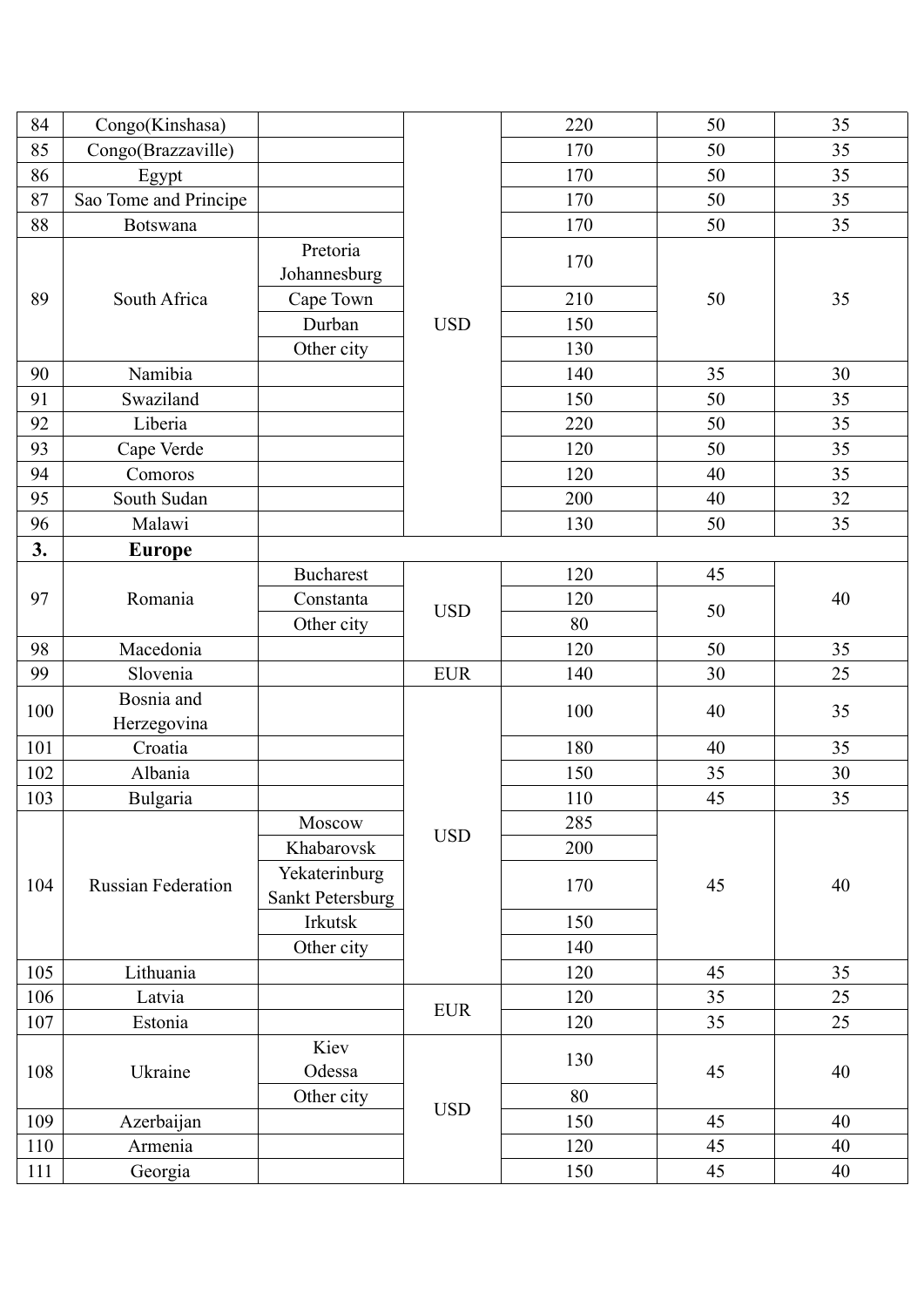| 112 | Kyrgyzstan     | <b>Bishkek</b> |            | 230 | 45 | 40                   |
|-----|----------------|----------------|------------|-----|----|----------------------|
|     |                | Other city     |            | 80  |    |                      |
| 113 | Tajikistan     |                |            | 210 | 45 | 40                   |
| 114 | Turkmenistan   |                |            | 120 | 45 | 40                   |
|     |                | Tashkent       |            | 120 |    |                      |
| 115 | Uzbekistan     | Samarkand      |            | 100 | 40 | 32                   |
|     |                | Other city     |            | 90  |    |                      |
| 116 | <b>Belarus</b> |                | <b>USD</b> | 180 | 45 | 40                   |
|     |                | Astana         |            | 200 |    |                      |
| 117 | Kazakhstan     | Alma-Ata       |            |     | 45 | 40                   |
|     |                | Other city     |            | 140 |    |                      |
| 118 | Moldova        |                |            | 90  | 45 | 40                   |
|     |                | Warsaw         |            | 190 |    |                      |
| 119 | Poland         | Gdansk         |            | 130 | 50 | 40                   |
|     |                | Other city     |            | 120 |    |                      |
|     |                | Berlin         |            | 150 |    |                      |
|     |                | Hamburg        |            |     |    |                      |
| 120 | Germany        | Munich         |            | 170 | 60 | 38                   |
|     |                | Frankfurt      |            | 180 |    |                      |
|     |                | Other city     |            | 120 |    |                      |
|     |                | Hague          |            | 150 |    | 38<br>38<br>38<br>38 |
| 121 | Netherlands    | Amsterdam      |            | 170 | 60 |                      |
|     |                | Other city     |            | 130 |    |                      |
|     |                | Roman          |            | 160 | 65 |                      |
|     |                | Milan          |            | 140 |    |                      |
| 122 | Italy          | Florence       |            | 120 |    |                      |
|     |                | Other city     |            | 110 |    |                      |
| 123 | Belgium        |                |            | 160 | 60 |                      |
| 124 | Austria        |                | <b>EUR</b> | 140 | 60 |                      |
| 125 | Greece         |                |            | 150 | 55 | 35                   |
|     |                | Paris          |            | 180 |    |                      |
|     |                | Marseilles     |            |     |    |                      |
|     |                | Strasbourg     |            |     |    |                      |
| 126 | France         | Nice           |            | 160 | 60 | 40                   |
|     |                | Lyon           |            |     |    |                      |
|     |                | Other city     |            | 150 |    |                      |
| 127 | Spain          |                |            | 125 | 60 | 38                   |
| 128 | Luxembourg     |                |            | 160 | 55 | 38                   |
| 129 | Ireland        |                |            | 160 | 60 | 38                   |
| 130 | Portugal       |                |            | 130 | 60 | 38                   |
| 131 | Finland        |                |            | 145 | 60 | 40                   |
| 132 | Czech Republic |                | <b>USD</b> | 160 | 45 | 50                   |
| 133 | Slovakia       |                | <b>EUR</b> | 120 | 35 | 30                   |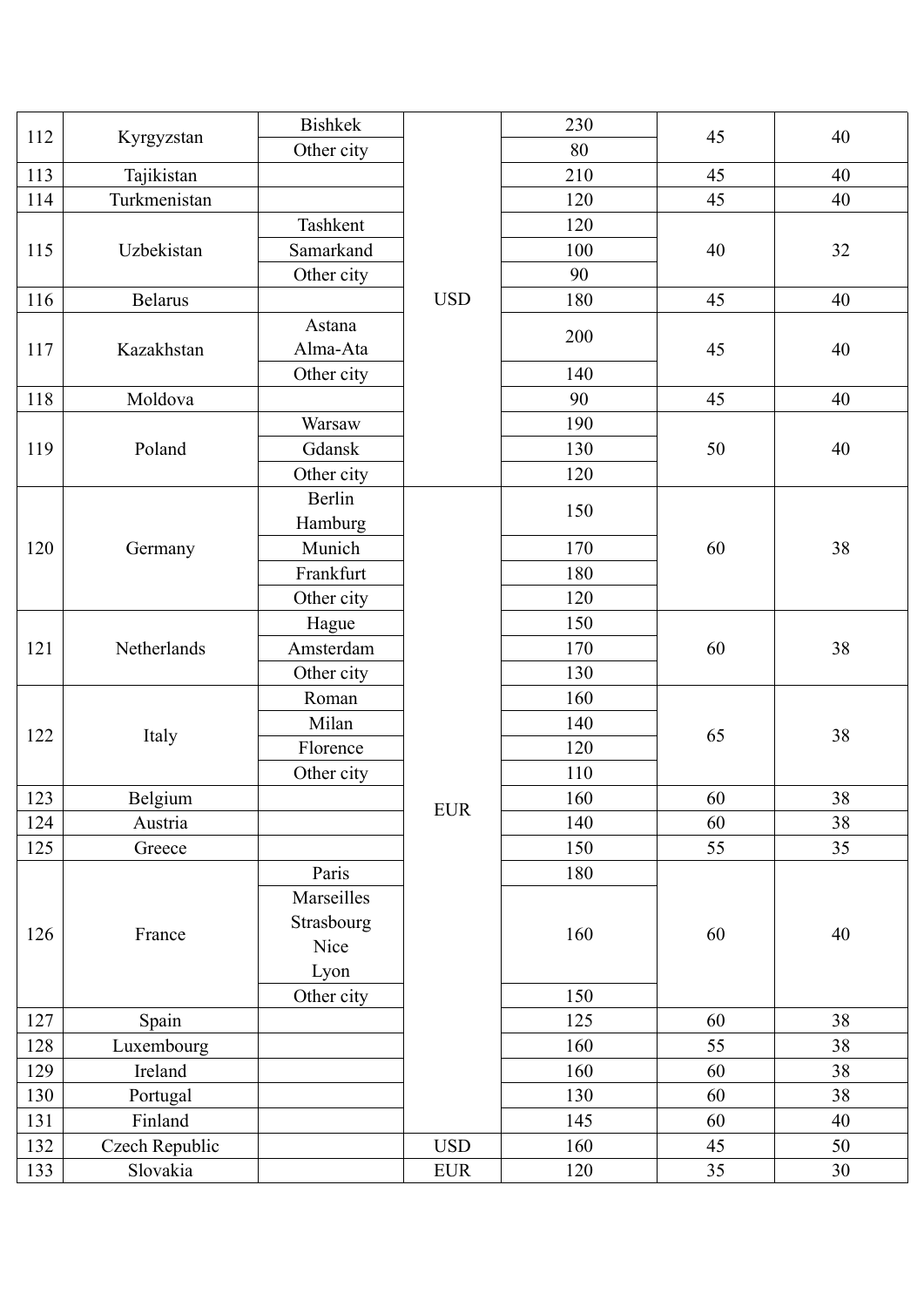| 134 | Hungary              |                 |                                                                                                                                                                                                                                                               | 180 | 45 | 45                                                 |
|-----|----------------------|-----------------|---------------------------------------------------------------------------------------------------------------------------------------------------------------------------------------------------------------------------------------------------------------|-----|----|----------------------------------------------------|
| 135 | Sweden               |                 |                                                                                                                                                                                                                                                               | 280 | 80 | 50                                                 |
| 136 | Denmark              |                 |                                                                                                                                                                                                                                                               | 200 | 80 | 50                                                 |
| 137 | Norway               |                 |                                                                                                                                                                                                                                                               | 200 | 80 | 50                                                 |
| 138 | Switzerland          |                 |                                                                                                                                                                                                                                                               | 230 | 70 | 50                                                 |
| 139 | Iceland              |                 |                                                                                                                                                                                                                                                               | 260 | 65 | 50                                                 |
| 140 | Malta                |                 | <b>EUR</b>                                                                                                                                                                                                                                                    | 160 | 38 | 25                                                 |
| 141 | Serbia               |                 | <b>USD</b>                                                                                                                                                                                                                                                    | 120 | 40 | 30                                                 |
| 142 | Montenegro           |                 | <b>EUR</b>                                                                                                                                                                                                                                                    | 90  | 30 | 22                                                 |
|     |                      | London          |                                                                                                                                                                                                                                                               | 200 |    |                                                    |
| 143 | <b>Britain</b>       | Manchester      |                                                                                                                                                                                                                                                               |     |    |                                                    |
|     |                      | Edinburgh       |                                                                                                                                                                                                                                                               |     |    |                                                    |
|     |                      | Other city      |                                                                                                                                                                                                                                                               | 125 |    |                                                    |
| 4.  | America              |                 |                                                                                                                                                                                                                                                               |     |    |                                                    |
|     |                      | Washington D.C. |                                                                                                                                                                                                                                                               |     |    |                                                    |
|     |                      | Chicago         | <b>USD</b><br><b>GBP</b><br>140<br>45<br>260<br>250<br>180<br>55<br>230<br>270<br>195<br>200<br>210<br>55<br>240<br><b>USD</b><br>190<br>150<br>120<br>50<br>160<br>100<br>160<br>240<br>50<br>260<br>150<br>160<br>50<br>180<br>50<br>150<br>40<br>190<br>50 |     |    |                                                    |
| 144 |                      | San Francisco   |                                                                                                                                                                                                                                                               |     |    |                                                    |
|     |                      | Los Angeles     |                                                                                                                                                                                                                                                               |     |    |                                                    |
|     | <b>United States</b> | Houston         |                                                                                                                                                                                                                                                               |     |    | 45                                                 |
|     | <b>Boston</b>        |                 |                                                                                                                                                                                                                                                               |     |    |                                                    |
|     |                      | New York        |                                                                                                                                                                                                                                                               |     |    | 35<br>45<br>45<br>45<br>45<br>45<br>32<br>45<br>45 |
|     |                      | Hawaii          |                                                                                                                                                                                                                                                               |     |    |                                                    |
|     | Canada               | Other city      |                                                                                                                                                                                                                                                               |     |    |                                                    |
|     |                      | Ottawa          |                                                                                                                                                                                                                                                               |     |    |                                                    |
|     |                      | Toronto         |                                                                                                                                                                                                                                                               |     |    |                                                    |
| 145 |                      | Calgary         |                                                                                                                                                                                                                                                               |     |    |                                                    |
|     |                      | Montreal        |                                                                                                                                                                                                                                                               |     |    |                                                    |
|     |                      | Vancouver       |                                                                                                                                                                                                                                                               |     |    |                                                    |
|     |                      | Other city      |                                                                                                                                                                                                                                                               |     |    |                                                    |
|     |                      | Mexico          |                                                                                                                                                                                                                                                               |     |    |                                                    |
| 146 | Mexico               | Tijuana         |                                                                                                                                                                                                                                                               |     |    |                                                    |
|     |                      | Cancun          |                                                                                                                                                                                                                                                               |     |    |                                                    |
|     |                      | Other city      |                                                                                                                                                                                                                                                               |     |    |                                                    |
|     |                      | <b>Brasilia</b> |                                                                                                                                                                                                                                                               |     |    |                                                    |
| 147 | <b>Brazil</b>        | Sao Paulo       |                                                                                                                                                                                                                                                               |     |    |                                                    |
|     |                      | Rio de Janeiro  |                                                                                                                                                                                                                                                               |     |    |                                                    |
|     |                      | Other city      |                                                                                                                                                                                                                                                               |     |    |                                                    |
| 148 | Jamaica              |                 |                                                                                                                                                                                                                                                               |     |    |                                                    |
| 149 | Trinidad and Tobago  |                 |                                                                                                                                                                                                                                                               |     |    |                                                    |
| 150 | Ecuador              |                 |                                                                                                                                                                                                                                                               |     |    |                                                    |
| 151 | Argentina            |                 |                                                                                                                                                                                                                                                               |     |    |                                                    |
| 152 | Uruguay              |                 |                                                                                                                                                                                                                                                               | 135 | 50 |                                                    |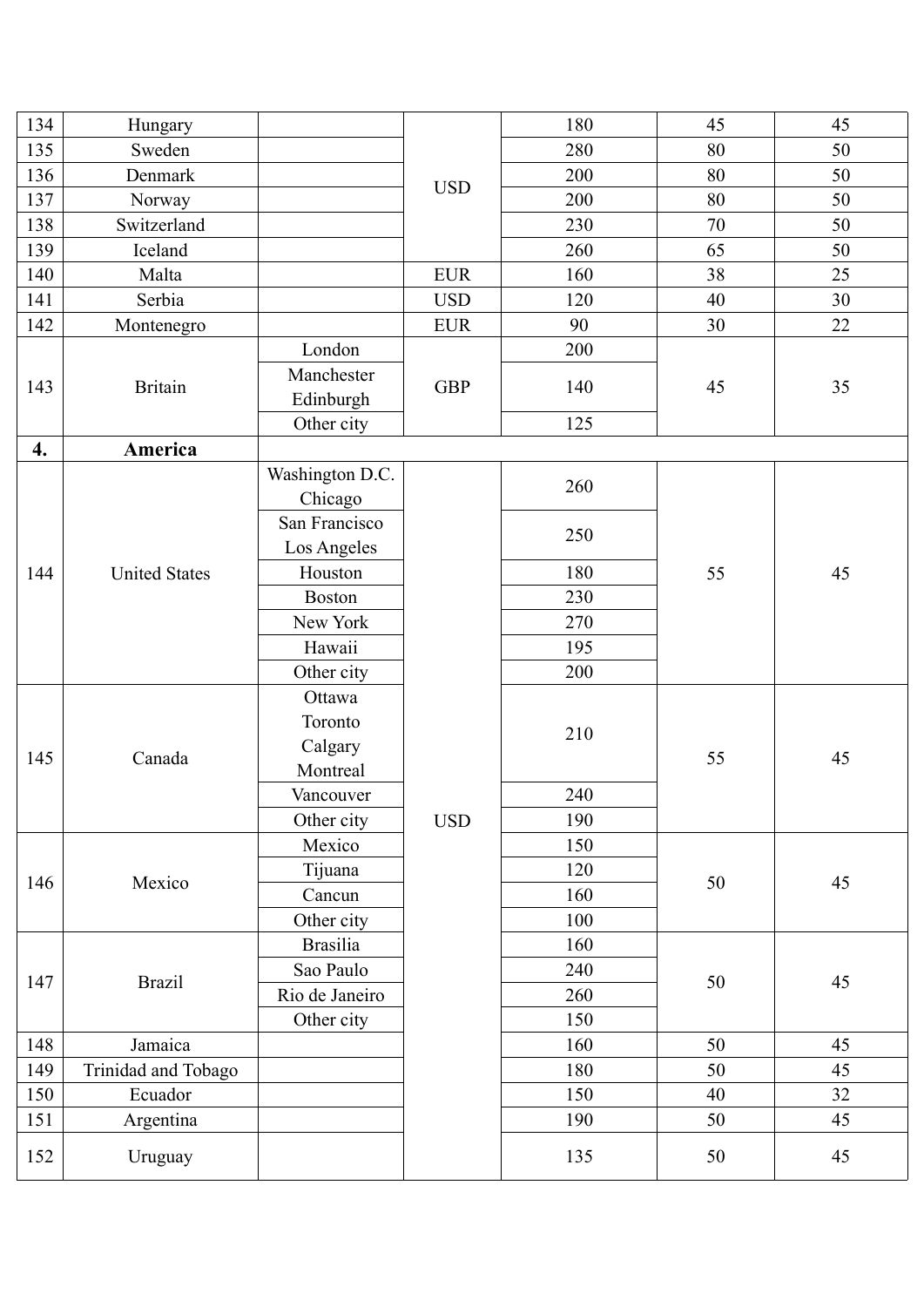|     |                                        | San Diego       |            | 135 |    |    |  |
|-----|----------------------------------------|-----------------|------------|-----|----|----|--|
|     |                                        | Iquique         | 120        |     |    |    |  |
| 153 | Chile                                  | Antofagasta     |            | 47  | 45 |    |  |
|     |                                        | Arica           |            | 140 |    |    |  |
|     |                                        | Other city      |            | 100 |    |    |  |
|     |                                        | Bogota          |            | 190 |    |    |  |
|     |                                        | Medellin        |            | 110 |    |    |  |
| 154 | Columbia                               | Cartagena       |            | 120 | 40 | 35 |  |
|     |                                        | Other city      |            | 100 |    |    |  |
| 155 | <b>Barbados</b>                        |                 |            | 250 | 60 | 45 |  |
| 156 | Guyana                                 |                 |            | 160 | 50 | 45 |  |
| 157 | Cuba                                   |                 |            | 200 | 40 | 37 |  |
| 158 | Panama                                 |                 |            | 135 | 45 | 45 |  |
| 159 | Grenada                                |                 |            | 280 | 45 | 45 |  |
| 160 | Antigua and Barbuda                    |                 | <b>USD</b> | 220 | 60 | 45 |  |
| 161 | Peru                                   |                 |            | 140 | 40 | 40 |  |
| 162 | <b>Bolivia</b>                         |                 |            | 110 | 36 | 30 |  |
| 163 | Nicaragua                              |                 |            | 120 | 45 | 45 |  |
| 164 | Suriname                               |                 |            | 140 | 50 | 45 |  |
| 165 | Venezuela                              |                 |            | 230 | 45 | 45 |  |
| 166 | Haiti                                  |                 |            | 180 | 45 | 43 |  |
| 167 | Puerto Rico                            |                 |            | 150 | 45 | 45 |  |
| 168 | Dominican Republic                     |                 |            | 150 | 45 | 45 |  |
|     | Commonwealth of                        |                 |            |     |    |    |  |
| 169 | Dominica                               |                 |            | 200 | 45 | 45 |  |
| 170 | <b>Bahamas</b>                         |                 |            | 220 | 45 | 45 |  |
| 171 | Saint Lucia                            |                 |            | 200 | 45 | 45 |  |
| 172 | Aruba                                  |                 |            | 200 | 45 | 45 |  |
| 173 | Costa Rica                             |                 |            | 120 | 45 | 40 |  |
| 5.  | <b>Oceania and the Pacific Islands</b> |                 |            |     |    |    |  |
|     |                                        | Canberra        |            | 210 |    |    |  |
|     |                                        | Perth           |            |     |    |    |  |
|     |                                        | <b>Brisbane</b> |            | 180 |    |    |  |
| 174 | Australia                              | Melbourne       |            |     | 60 | 50 |  |
|     |                                        | Sydney          |            | 200 |    |    |  |
|     |                                        | Other city      |            | 160 |    |    |  |
| 175 | New Zealand                            |                 | <b>USD</b> | 180 | 60 | 45 |  |
| 176 | Samoa                                  |                 |            | 170 | 47 | 45 |  |
|     |                                        | Suva            |            | 190 |    |    |  |
| 177 | Fiji                                   | Nadi            |            | 120 | 45 | 50 |  |
|     |                                        | Other city      |            | 110 |    |    |  |
| 178 | Papua New Guinea                       |                 |            | 350 | 55 | 50 |  |
| 179 | States of Micronesia                   |                 |            | 120 | 40 | 30 |  |